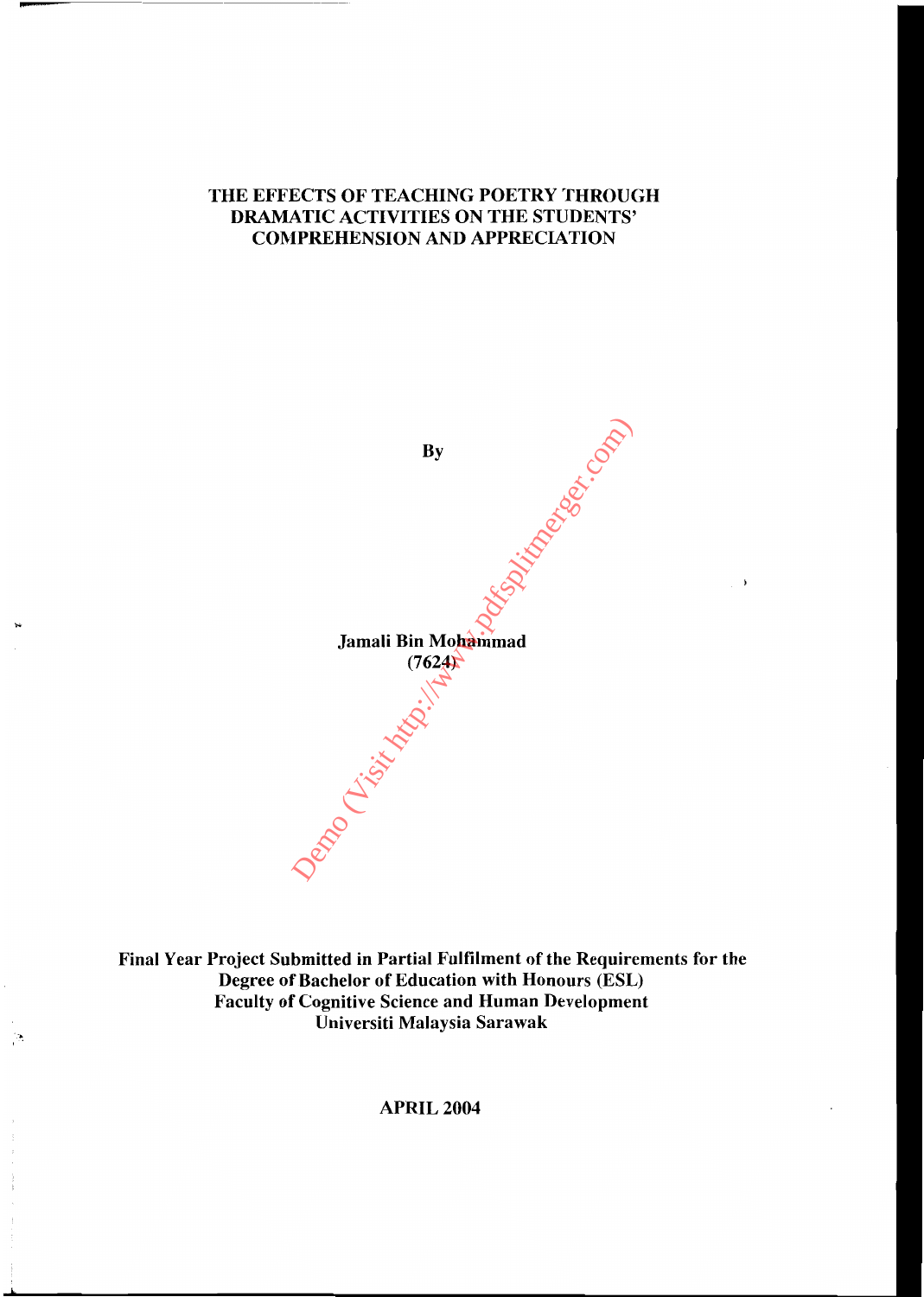#### Abstract

## **The Effects of Using Dramatic Activities to Teach Poetry on Students' Comprehension and Appreciation**

#### **Jamali Mohammad**

This study investigates the effects of teaching poetry through dramatic activities on comprehension and appreciation of Form Four students of Kolej Datuk Patinggi Abang Haji Abdillah and Sekolah Menengah Kebangsaan Tun Abang Haji Openg. For the purpose of this study, the researcher had selected a poem entitled "si tenggang" homecoming" by Muhammad Haji Salleh. The researcher had administered a 4-day lesson plan that is divided into two separate sets of modules. Each of the modules was administered to four classes of controlled and four classes of treatment groups from both schools. The instruments of this study, which comprised of comprehension exercises, student's journal and observation were designed based on three main issues, to find out "the effects of using dramatic activities on the students' comprehension and appreciation of a poem", "the extent to which dramatic activities are effective to increase the students' comprehension and appreciation of the poem" and to determine "the strengths and weaknesses of using dramatic activities to teach poetry". The study revealed that dramatic activities such as role-play, simulation and improvisation had positive effects on the students' comprehension and appreciation of This study investigates the effects of teaching poetry through dram<br>comprehension and appreciation of Form Four students of Kolej Batu<br>Abang Haji Abdillah and Sekolah Menengah Kebangsaan Tun Abang<br>For the purpose of this

 $\mathbf{i}$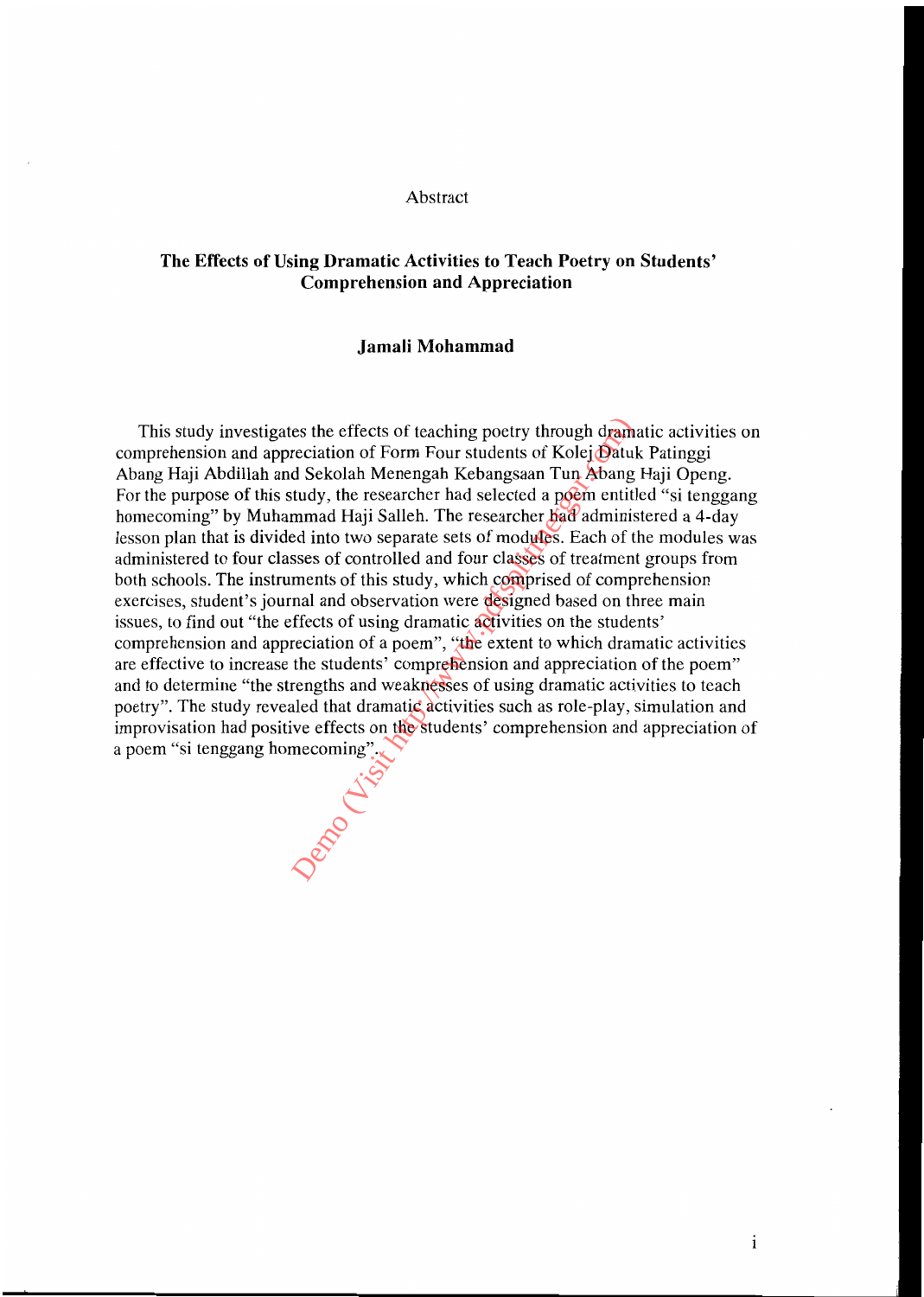#### Abstrak

## **Kesan Penggunaan Aktiviti Dramatik Dalam Pengajaran Sajak ke atas Pemahaman dan Apresiasi Pelajar**

#### **Jamali Mohammad**

Kajian ini dilakukan untuk mengetahui kesan penggunaan aktiviti dramatik ke atas pemahaman dan apresiasi pelajar Tingkatan Empat dari Kolej Datuk Patinggi Abang Haji Abdillah and Sekolah Menengah Kebangsaan Tun Abang Haji Openg tentang sajak. Oleh itu, penyelidik telah memilih sajak yang bertajuk "si tenggang homecoming" oleh Muhammad Haji Salleh. Penyelidik telah menghasilkan dua buah modul yang berbeza untuk menjalankan sesi pengajaran selama 4 hari di sekolahsekolah berkenaan. Setiap modul ini digunakan ke atas empat kumpulan kawalan dan empat kumpulan rawatan. Instrumen kajian pula merangkumi soalan-soalan pemahaman, jurnal pelajar dan pernerhatian. Melalui instrurnen berkenaan, penyelidik dapat mengetahui apakah kesan – kesan penggunaan aktiviti dramatik ke atas pemahaman dan apresiasi pelajar terhadap sajak, sejauhmanakah keberkesanan penggunaan aktiviti tersebut boleh membantu pelajar dalam meningkatkan pemahaman mereka dan apakah kekuatan dan kelemahan aktiviti-aktiviti tersebut. Berdasarkan kajian yang telah dijalankan, penyelidik mendapati bahawa penggunaan aktiviti-aktiviti dramatik mendatangkan kesan yang positif terhadap pemahaman dan apresiasi pelajar tentang sajak "si tenggang homecoming".

Depo (Listin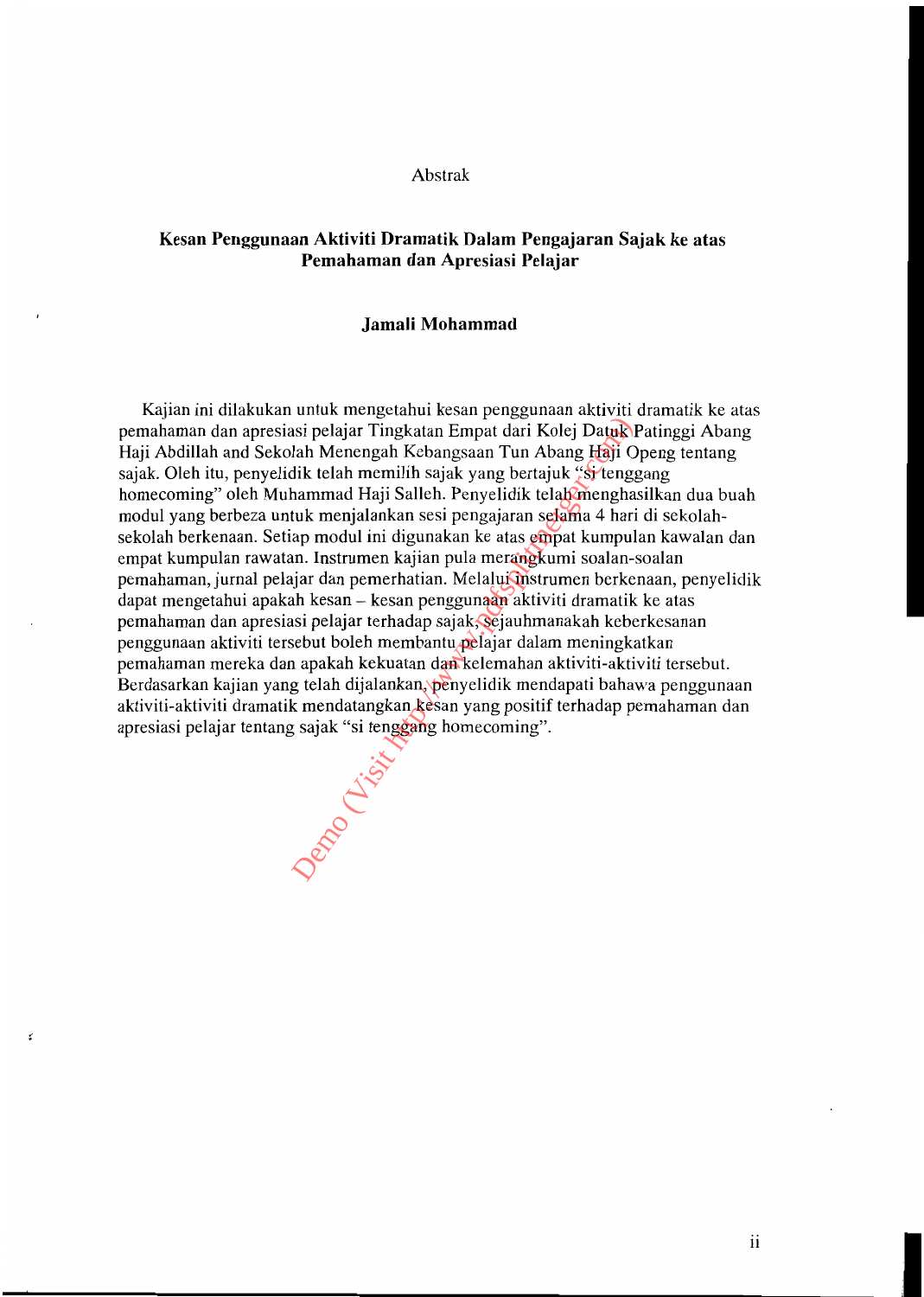## **ACKNOWLEDGEMENTS**

To Madam Ruth, Miss Kathleen Duncan, Miss Diana and Colin .... Thank you.

Demonds (Visit Maria Hampshire Reserved Maria Hampshire Reserved Maria Hampshire Reserved Maria Hampshire Reserved Maria Hampshire Reserved Maria Hampshire Reserved Maria Hampshire Reserved Maria Hampshire Reserved Maria H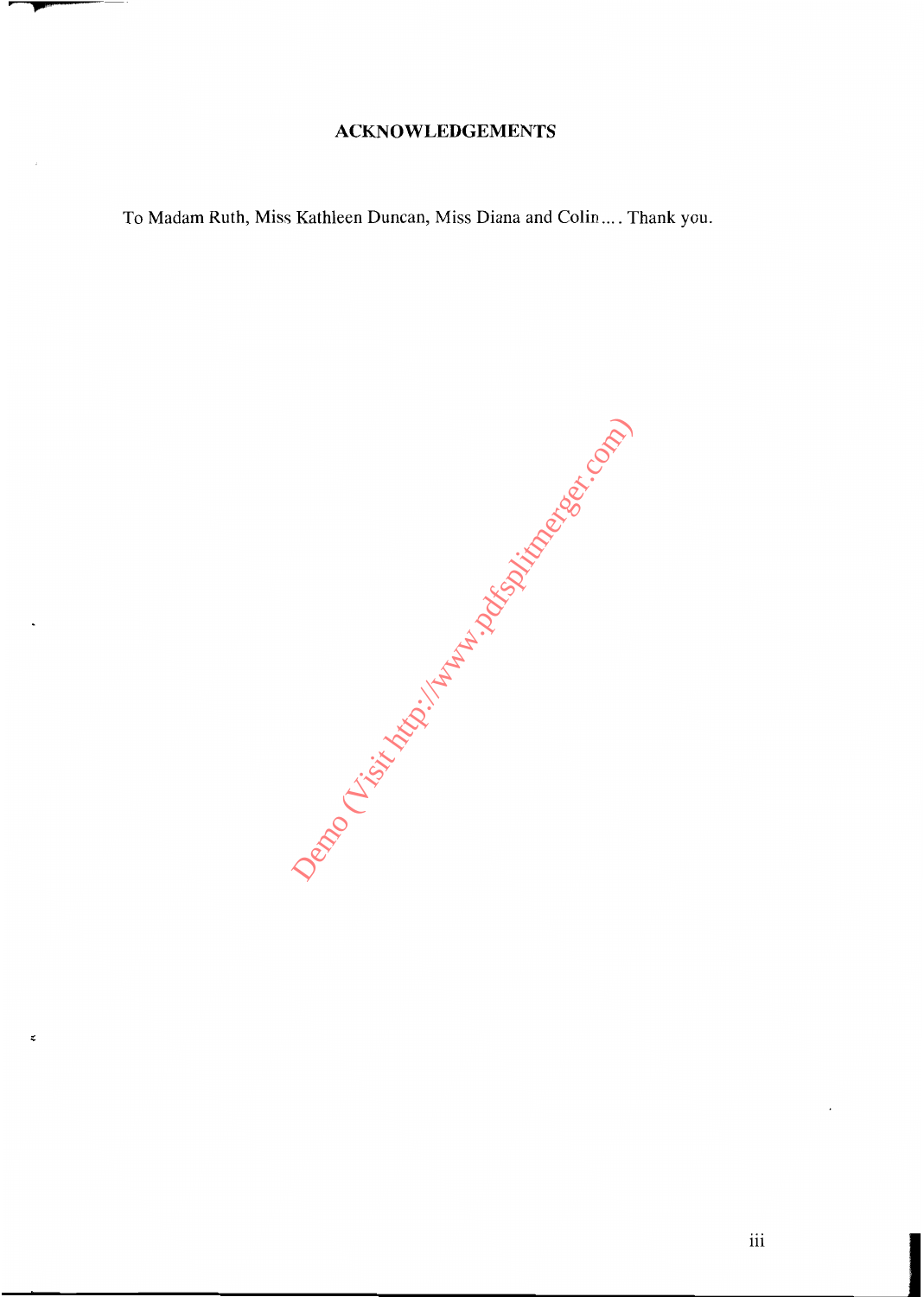## **LIST OF TABLES**

## **Table**

- 1 Distribution of frequency and percentage on respondents' responses based on comprehension exercises on Day 2
- 2 Distribution of frequency and percentage on respondents' responses based on comprehension exercises on Day 3
- 3 Distribution of frequency and percentage on respondents' responses based on comprehension exercises on Day 4
- 4 Distribution of frequency and percentage on treatment groups' responses based on the students' journal on Day 2 to Day 4 Demonstration of the Company of the Company of the Company of the Company of the Company of the Company of the Company of the Company of the Company of the Company of the Company of the Company of the Company of the Compan
- 5 Observation on role-play
- 6 Observation on simulation
- 7 Observation on improvisation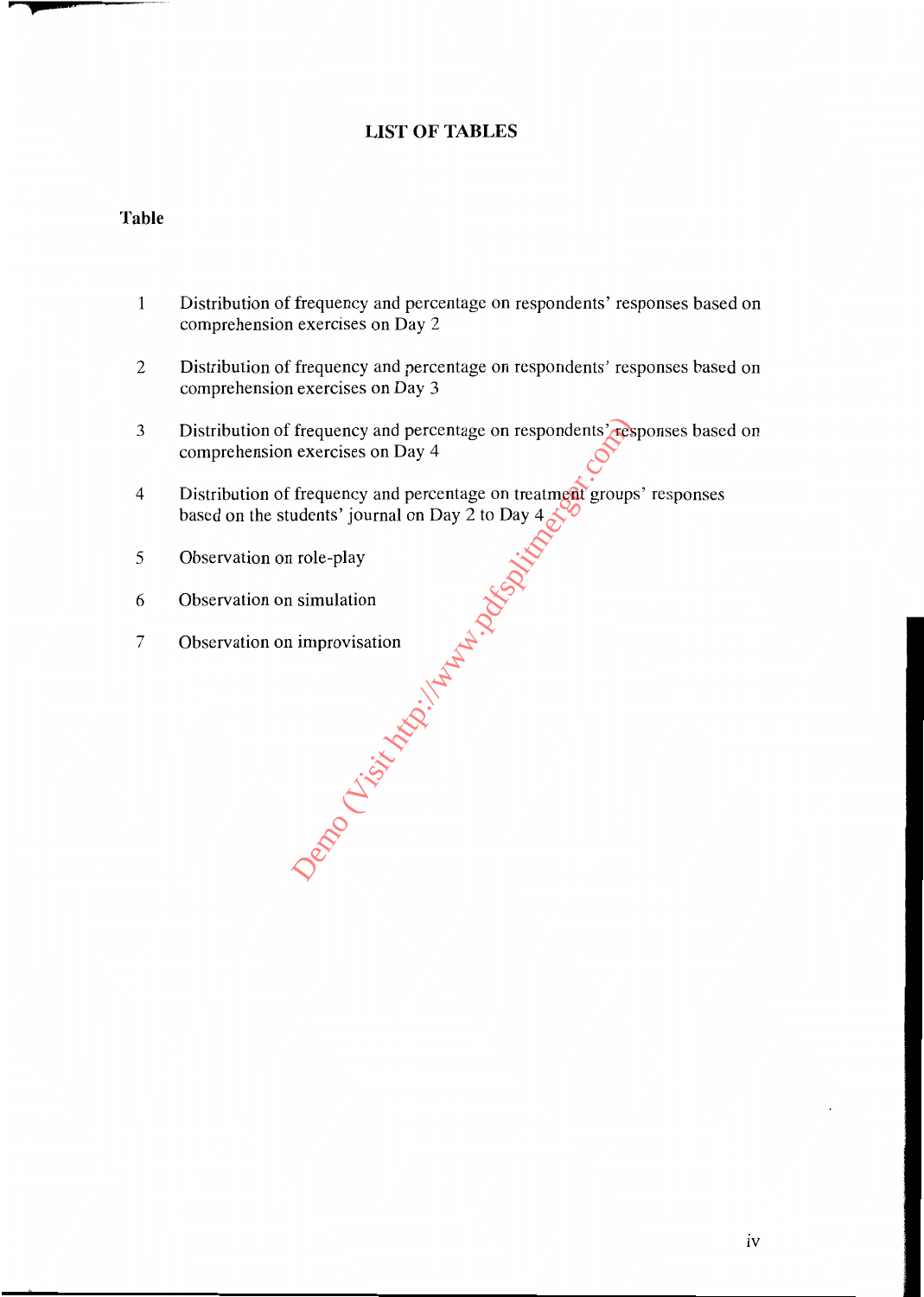## **TABLE OF CONTENT**

Page

| <b>ABSTRACT</b> |  |
|-----------------|--|
| <b>ABSTRAK</b>  |  |
|                 |  |
| LIST OF TABLES  |  |

| <b>CHAPTER</b> |                                         |         |
|----------------|-----------------------------------------|---------|
| I              | <b>INTRODUCTION</b>                     |         |
|                | Background To The Study $\mathcal{N}$ . |         |
|                | Statement Of The Problem                | 5       |
|                | Research Objectives $\mathbb{R}^n$      | 6       |
|                | Research Questions $\sqrt{2}$           | 6       |
|                | Significance Of The Study               | $6 - 7$ |
|                |                                         | $7 - 8$ |
|                | Definitions Of Key Terms                | $8 - 9$ |
|                |                                         |         |

| H | LITERATURE REVIEW $\dots$ $\dots$ $\dots$ $\dots$ | 10        |
|---|---------------------------------------------------|-----------|
|   |                                                   | 10        |
|   | The Theoretical Aspects Of Teaching Poetry        | $10 - 11$ |
|   | Poetry In Malaysian Secondary Schools             | $11 - 14$ |
|   | Teaching Poetry Through Dramatic Activities       | $14 - 15$ |
|   |                                                   | 15        |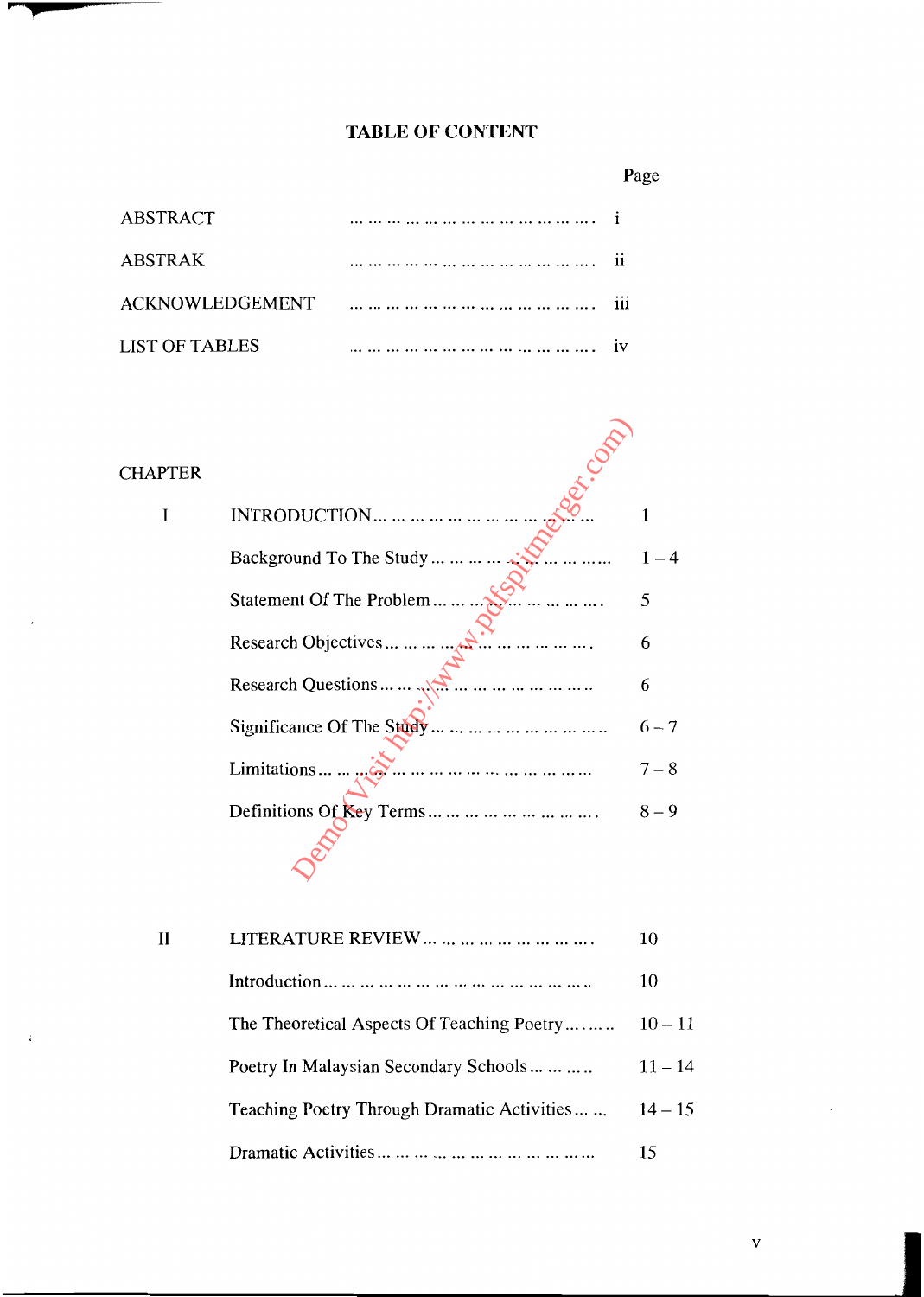| 15   |
|------|
| - 16 |
|      |
| 18   |

|                                    | 19        |
|------------------------------------|-----------|
|                                    | 19        |
|                                    | $19 - 20$ |
|                                    | 21        |
| The Teaching Modules               | $21 - 23$ |
| Comprehension Exercises            | $23 - 25$ |
| Students' Journal<br>.<br>.      . | 25        |
| <br>Observation                    | $26 - 27$ |
| Collection Of Data                 | $27 - 28$ |
| Data Analysis.                     | 28        |
|                                    |           |
|                                    |           |
|                                    |           |

| IV | ANALYSIS AND DISCUSSION OF DATA         | 29        |
|----|-----------------------------------------|-----------|
|    |                                         | 29        |
|    | Data Collection Procedure               | $30 - 31$ |
|    |                                         | $31 - 34$ |
|    | Analysis Of The Comprehension Exercises | $34 - 49$ |
|    | Analysis Of The Students' Journal       | $49 - 61$ |
|    | Analysis Of Observation                 | $61 - 67$ |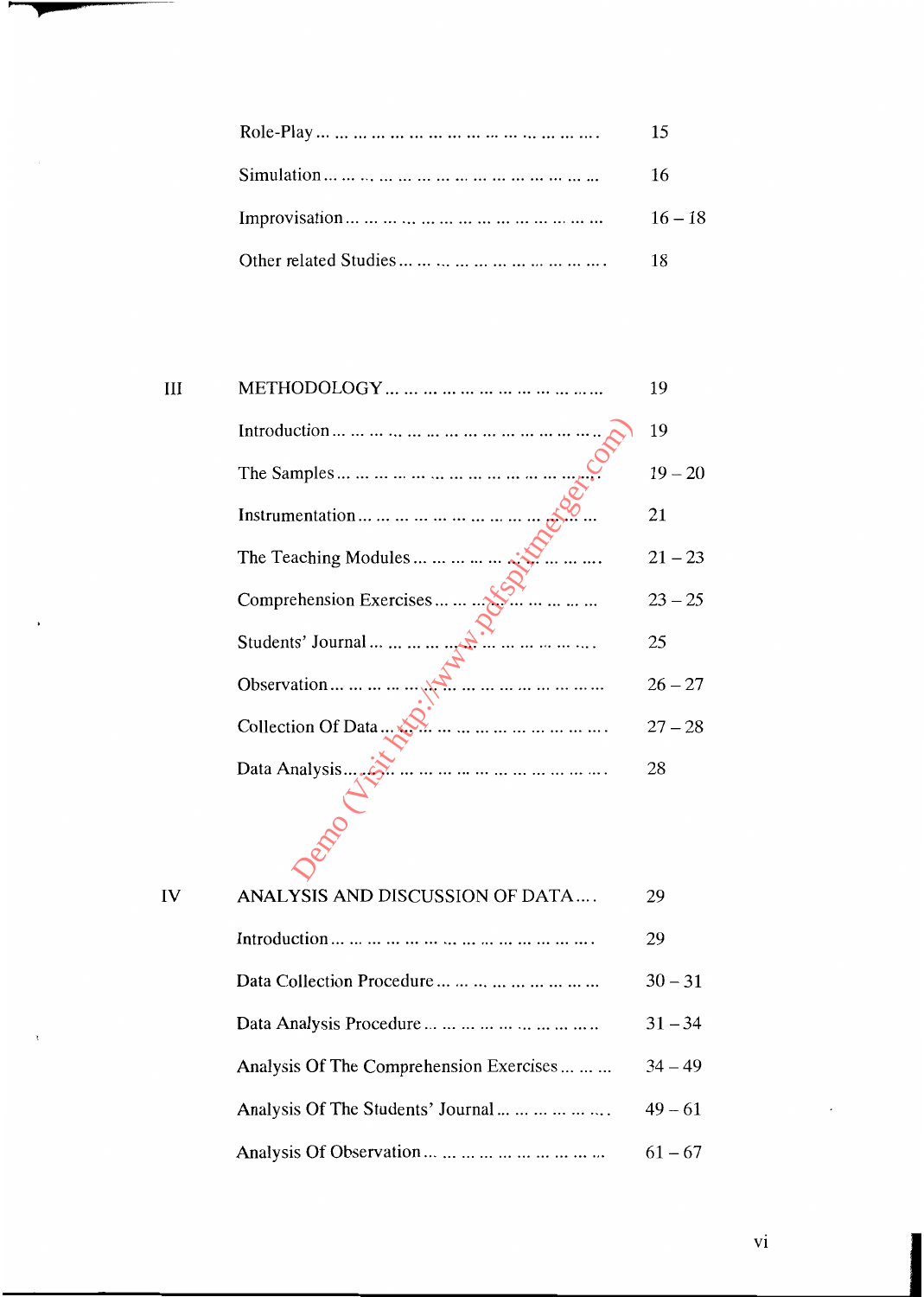| $\overline{\mathsf{V}}$ | SUMMARY, CONCLUSION AND | 68         |
|-------------------------|-------------------------|------------|
|                         |                         | 68         |
|                         |                         | $68 - 69$  |
|                         |                         | $69 - 70$  |
|                         |                         | $70 - 71$  |
|                         |                         | $72 - 73$  |
|                         |                         | $74 - 148$ |
|                         |                         |            |
|                         |                         |            |

 $\bar{z}$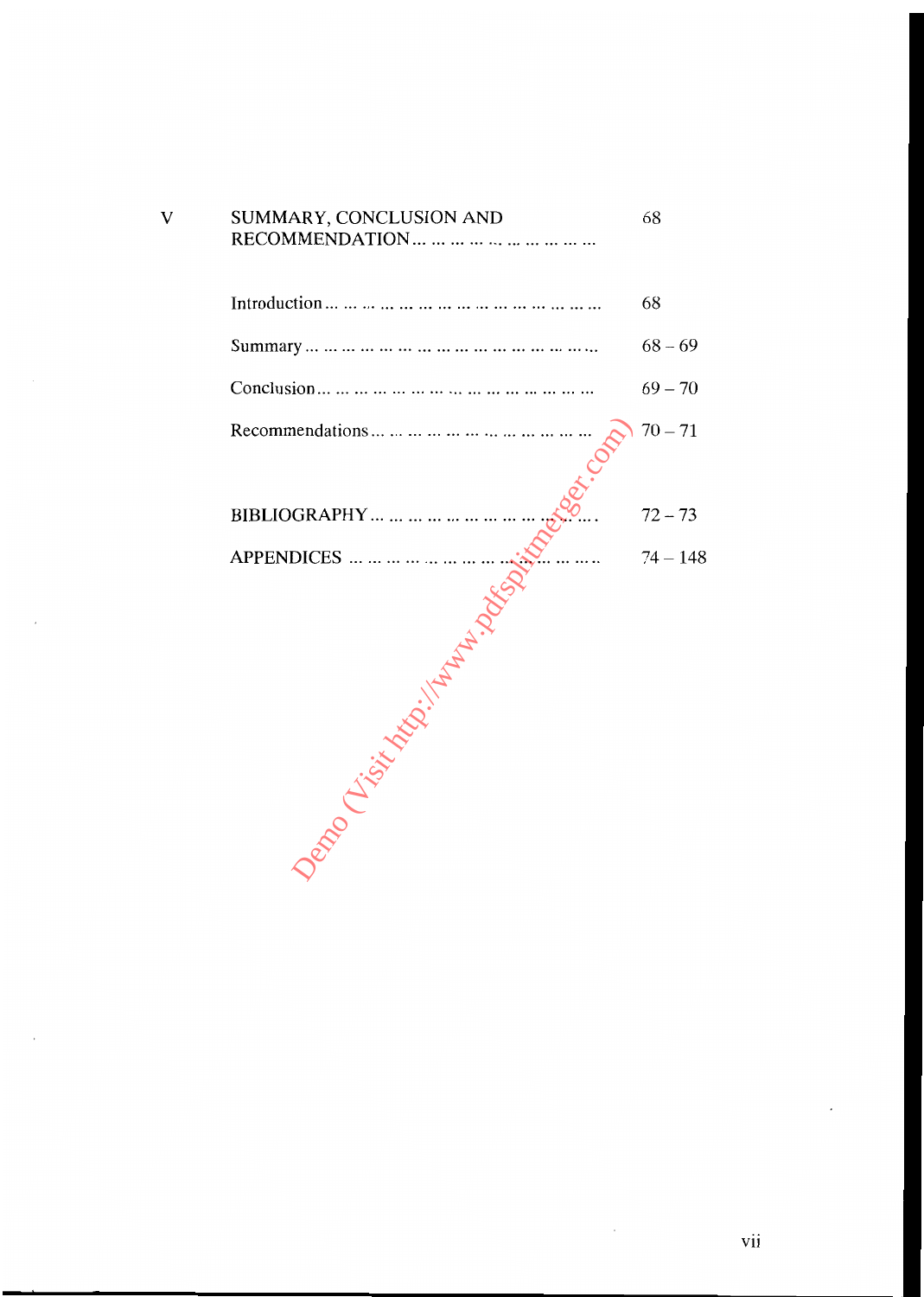# CHAPTER ONE **INTRODUCTION**

#### **1.0 Introduction**

This chapter will look into the basis of this study. It puts forward the background of teaching poetry in English in Malaysian Secondary schools by focussing on the objectives of the revised syllabus and the expected learning outcomes, and is followed by an elaborate discussion on dramatic activities. In this discussion, the researcher has included the statement of the problem, three research questions in relation to the research objectives, the significance of the study that rationalizes the importance of his research and its limitation, and finally the definition of technical terms used throughout his study. English in Malaysian Secondary schools of the<br>sed syllabus and the expected learning outcom<br>ssion on dramatic activities. In this discussion,<br>it of the problem, three research questions in re<br>he significance of the study t

## **1.1 Background to the study**

In 1999, the Ministry Of Education has announced the change in the syllabus and public examination papers by including the literature component in its curriculum and evaluation. Effective from this move, the literature component that includes novel, short story and poetry has officially been included in the Lower Secondary Assessment (Penilaian Menengah Rendah) and Malaysia School Certificate (Sijil Pelajaran Malaysia).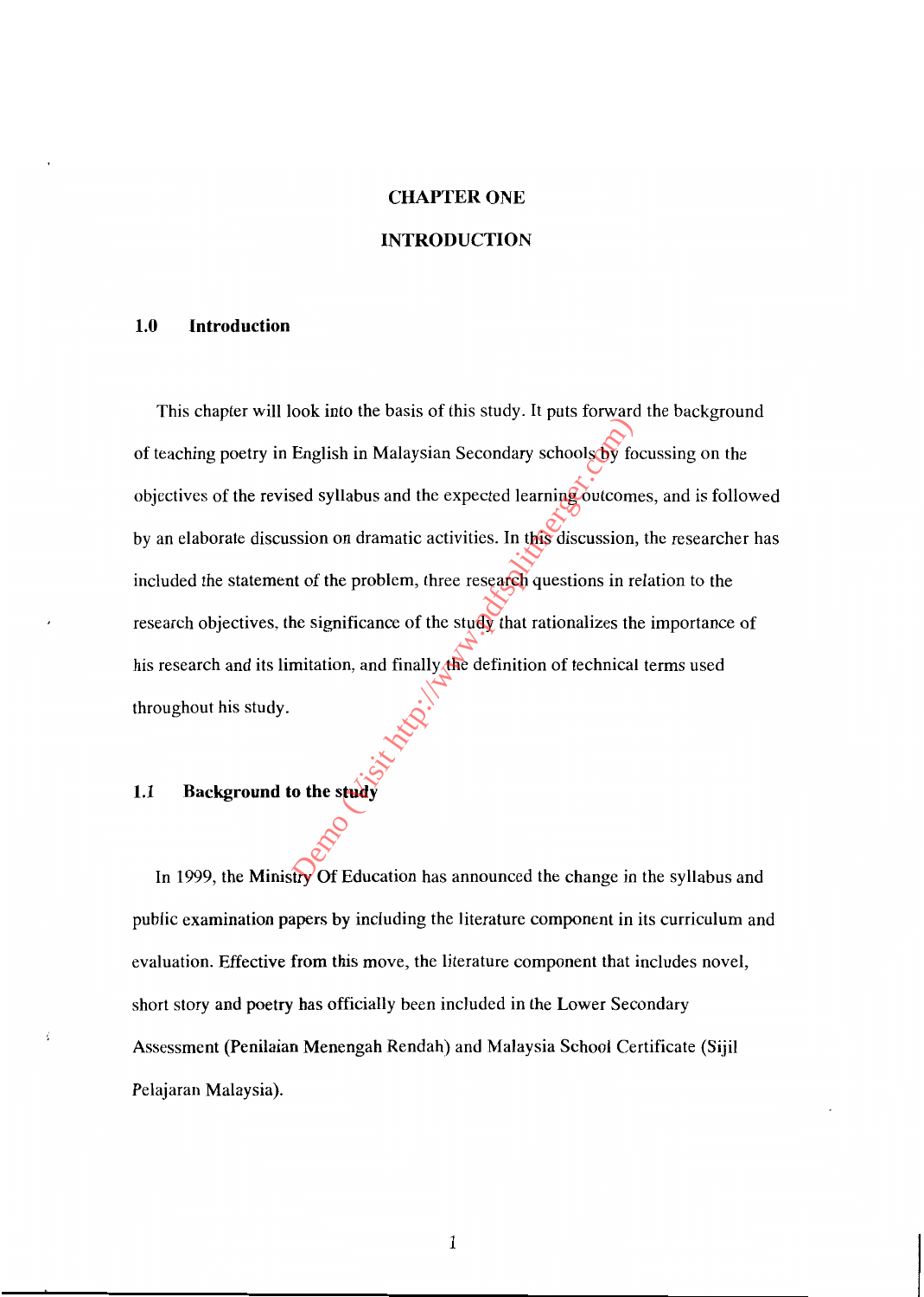This component forms 20% of the total marks in both public examinations (Ganakumaran Subramaniam, 2003). The aim of this component is "to enhance students' proficiency in the English language through the study of a set of prescribed literary texts, contribute to personal development and character building, and broaden students' outlook through reading about other cultures and world views" (Huraian Sukatan Pelajaran Bahasa Inggeris Tingkatan 4, 1999). The revised curriculum for Malaysian secondary schools states that "language for aesthetic purposes enables learners to enjoy literary texts at a level suited to their language proficiency and develops in them the ability to express themselves creatively" (Huraian Sukatan Pelajaran Bahasa Inggeris Tingkatan 4, 2003).

The move indicates that the policy makers along with curriculum planners acknowledge the significance of literature components, particularly poetry, as a resource to develop the students' linguistic competencies. Based on this move, it is implied that the ministry hopes that the literature components will serve as the catalyst to develop an interest in the students to express their creativity through the appreciation of literary works across various genres such as the novel, short stories, poems and others. by texts at a level suited to their language profitivity to express themselves creatively" (Huraid ris Tingkatan 4, 2003).<br>
The model of the policy makers along with curriculum produce of literature components, particular

**In** addition, the literature components emphasize on exposing the students to both functions of the language, namely referential and representational which are crucial in developing the students' comprehension skills. Chan, K. W. (2003) believes that at the referential function of language the students are exposed to how language works "in terms of information sought or given, or of a social situation being handled". Meanwhile, at the representational function of language, the students are exposed to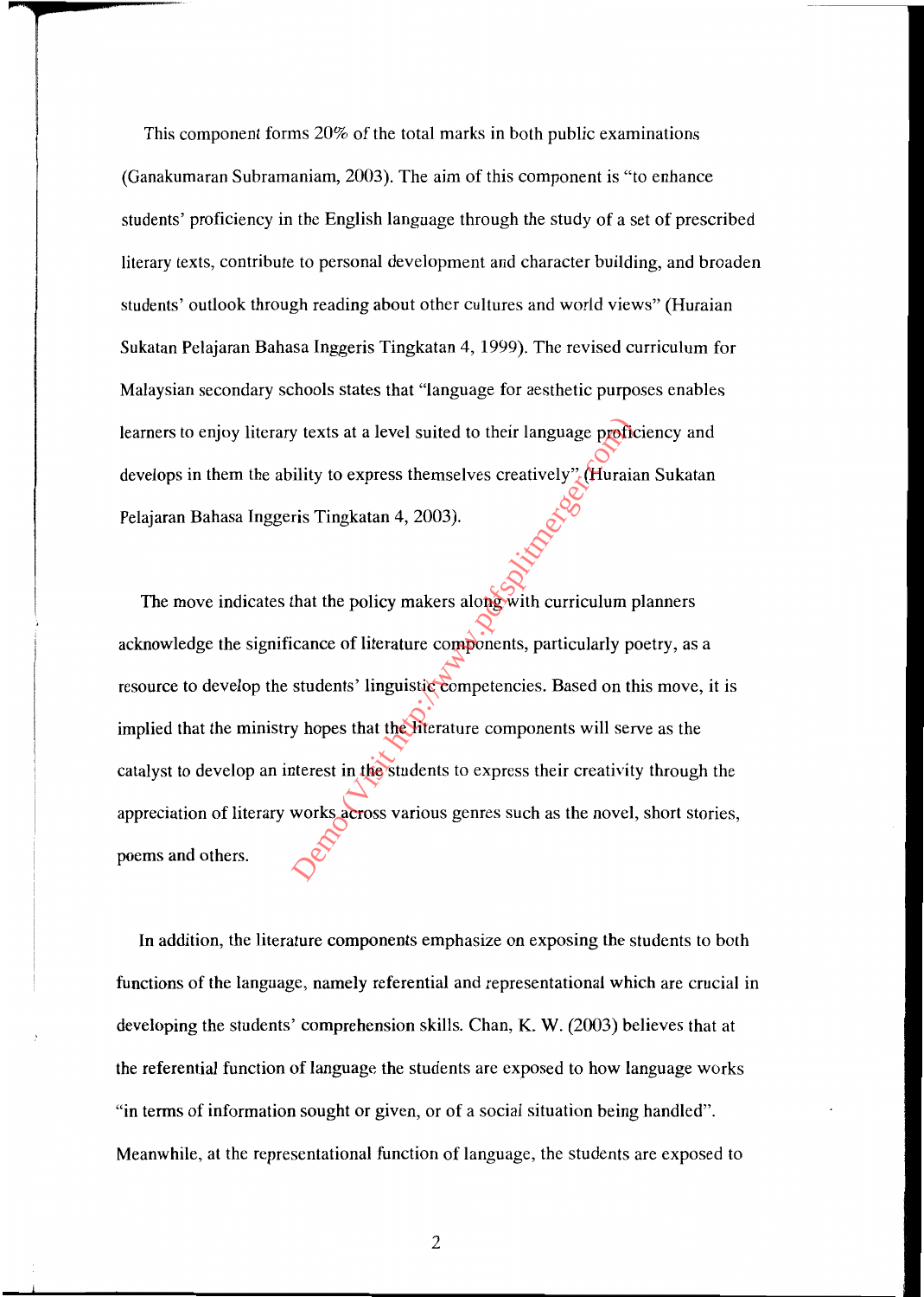how language "opens up, calls upon, stimulates and uses areas of the mind, from imagination to emotion". In essence, the pedagogical implication of the revised curriculum focuses on the importance of the teachers' role on developing the students' competencies in comprehending and appreciating the literary texts.

However, teachers do not share the same enthusiasm with regards to the teaching of poetry. Jayakaran, Hie, T. S. and Ali Abdul Ghani (1998) cite McRae (1991:80) claiming that teachers do not want to expose themselves to the risk of teaching what is unfamiliar to them. This is due to the notion that poetry is seen as "Literature as its most literary" (Jayakaran, Hie, T. S. and Ali Abdul Ghani,1998). A recent study conducted by Gunakumaran Subramaniam, Shahizah Ismail Hamdan, Lie, K. Y. (2003) on five hundred English as a Second Language (ESL) secondary schools' teachers confirms this claim. According to their findings "forty nine percent of the teachers researched still lack any knowledge or sincere concern" in relation to the teaching of the literature component including poetry. As a result, the feeling of insecurity may arise from this limitation. Meanwhile, Metin Timucin (2003) extends this belief by stating that for most teachers, poetry "is the most dreadful genre to teach" due to "its deviant usage of language". In other words, poetry often breaks the rules of grammar and does not conform to what is acknowledged as "correct grammar" by the prescriptivist. do not want to expose themselves to the risk of<br>
This is due to the notion that poetry is seen as<br>
an, Hie, T. S. and Ali Abdul Ghanj (1998). A r<br>
haran Subramaniam, Shahizah Kimail Hamdan<br>
English as a Second Language (ES

In consequence, this belief may deprive the students from the opportunity to comprehend and appreciate poetry in a more personalized manner. In fact, the students "need to be encouraged and supported as they respond to texts drawing on their experiences" thus "create personal meaning of issues" (Saratha Sithamparam,

3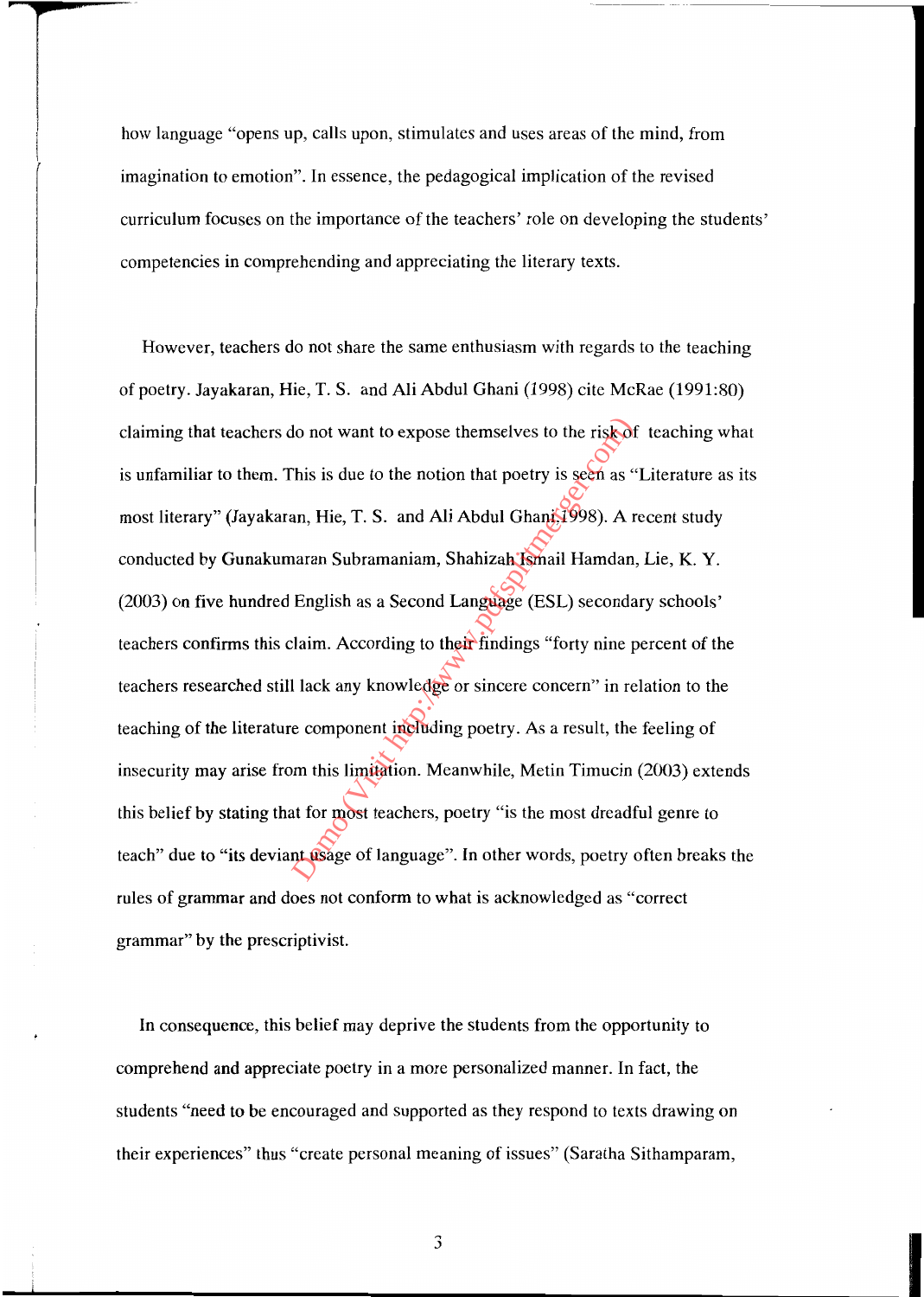:002). Dramatic activities such as improvisation, simulation and role-play offer a new limension to the teaching of poetry. Through these activities, the students may feel mpowered and they are free to discuss, negotiate and effectively communicate with heir peers. It is evident that "such explorations help students develop empathy and an mderstanding of the human condition" (Saratha Sithamparam, 2002).

Reading poetry without understanding what has been read is meaningless. In fact, comprehending such literary work does not only require the ability to understand what  $\overrightarrow{B}$  stated in the text. It requires the readers to go beyond what is clearly written. The readers have to read between the lines to discover the hidden meaning of the poem. In this light, dramatic activities offer a new dimension to develop a concrete understanding and appreciation of a poem. Through improvisation, simulation and role-play, the students will be exposed to poetry in terms of "beauty", "taste", "imagination" and "judgment" (Nesamalar Chitravelu, Saratha Sithamparam & Choon, T. S., 1996). iterary work does not only require the ability<br>requires the readers to go beyond what for clear<br>etween the lines to discover the hidden meanin<br>ivities offer a new dimension to develop a cor-<br>preciation of a poem. Through i

Hence, this study seeks to verify the possibility of dramatic activities in increasing the students' comprehension and appreciation of poetry. It also explores the other potential effects of improvisation, simulation and role-play on the students' understanding of the poem. This study is specifically meant for the English teachers of form 4, which is also beneficial for other classes, in providing a more effective way to teach poetry.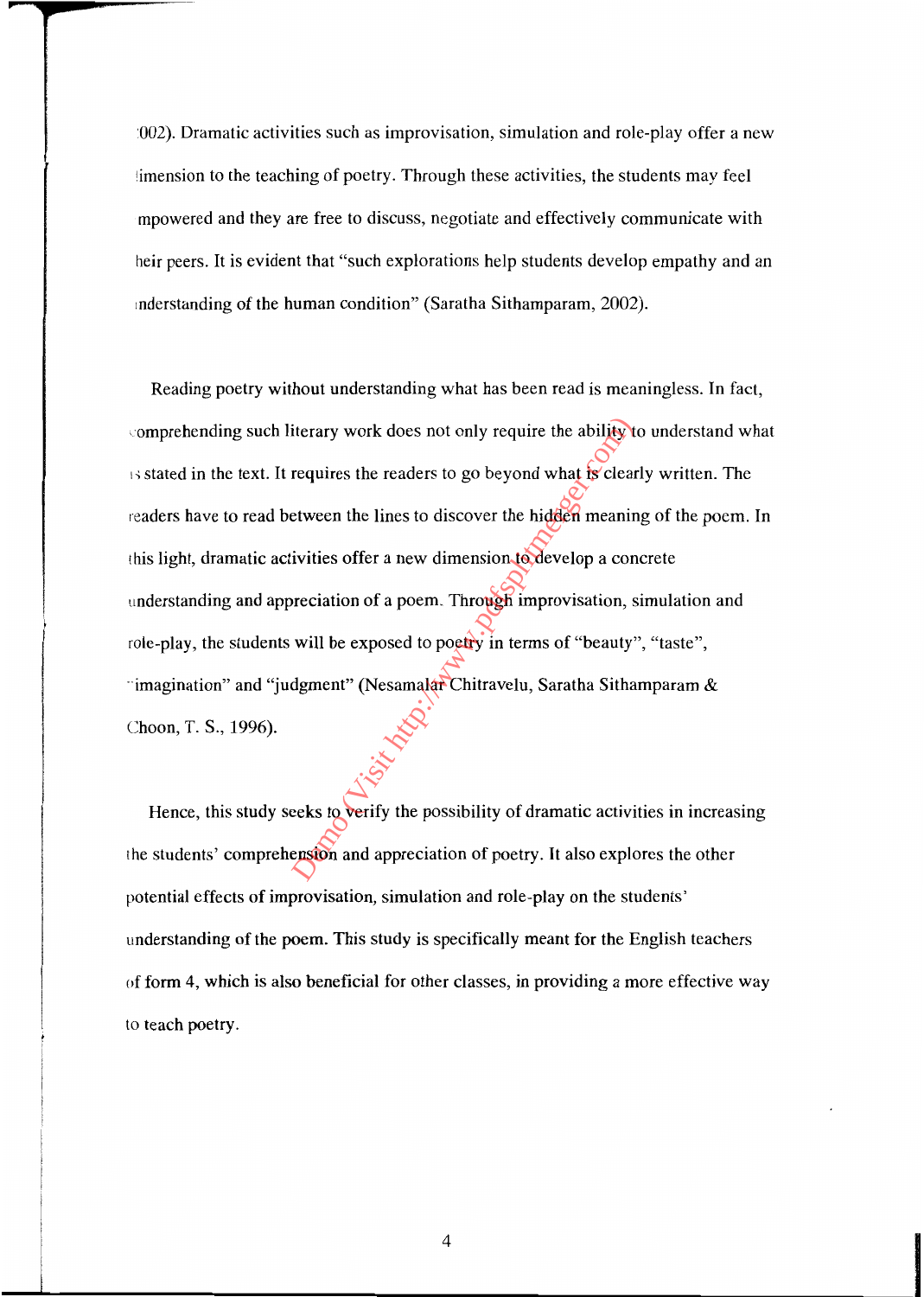#### **1.2 Statement of the problem**

The practice of language teaching has often deviated from its intended purpose. The emphasis on academic performance and testing has launched the notion of learning for the sake of passing the examination. This examination-based learning is much practised in many schools where good results are prioritized (Development of Education, National Report Malaysia).

In 1999, the Ministry Of Education has announced the change in the syllabus and public examination papers. Poetry has been included in the Lower Secondary Assessment and Malaysia School Certificate. The effect of this move has forced most teachers to rely on "literature component examination paper as a benchmark of what to teach and how to teach it" (Gunakumaran Subramaniam, Shahizah Ismail Hamdan, Lie, K. Y., 2003). As a result, this gives the impression that the learning of poetry is meant for examination purpose. ry Of Education has announced the change in<br>pers. Poetry has been included in the Lower Se<br>sia School Certificate. The effect of this move<br>erature component examination paper as a ben<br>nch it" (Gunakumaran Subramaniam, Shah

Meanwhile, from the students' perspective, the activities conducted during the lessons are seen as "not challenging", "boring", "dull" and "uninteresting" (Gurnam Kaur Sidhu, 2(03). Therefore, teachers should vary their teaching methods and techniques in order to address these undesirable perceptions on learning.

Thus, this study is carried out to investigate the effects of teaching poetry through dramatic activities on comprehension and appreciation. It explores the potential of dramatic activities such as improvisation, simulation and role-play in enhancing students' comprehension and appreciation.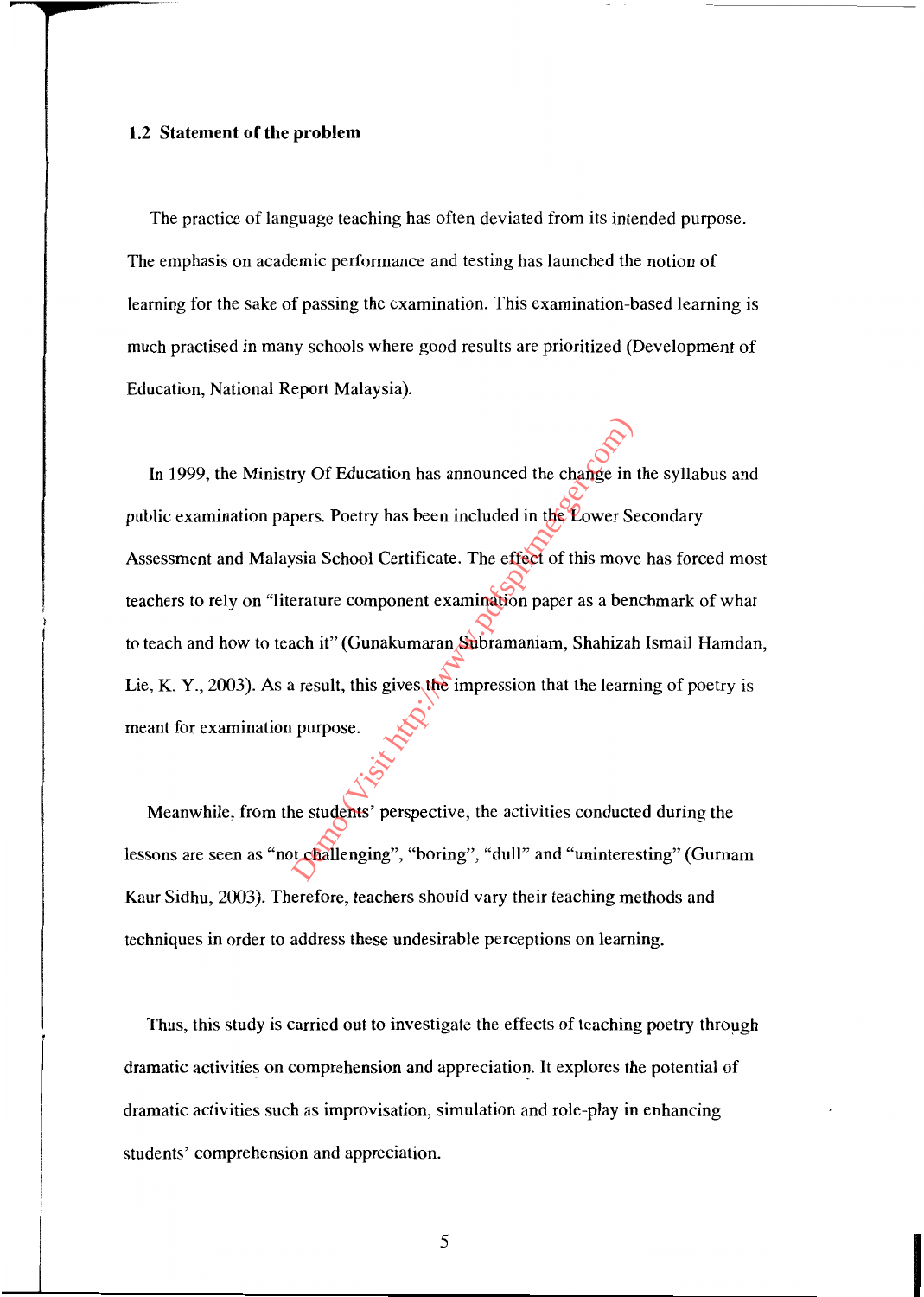#### 1.3 Research objectives

This study focuses on the following objectives:

- L The effects of using dramatic activities on students' comprehension and appreciation.
- 2. The extent to which dramatic activities are effective to increase the students' comprehension and appreciation of a poem.
- 3. The strengths and weaknesses of using dramatic activities to teach poetry.

#### 1.4 Research questions

- 1. What are the effects of using dramatic activities on the students' comprehension and appreciation?
- 2. To what extent are dramatic activities effective in increasing the students' comprehension and appreciation of a poem?
- 3. What are the strengths and weaknesses of using dramatic activities to teach poetry? Proposition of a poem.<br>
Weaknesses of using dramatic activities for teachers<br>
and the students' of the students' activities on the students'<br>
dramatic activities effective in increasing the students'<br>
dramatic activities

### 1.5 Significance of the study

This study hopes to find out the effects of using dramatic activities in teaching poetry and the extent to which these activities would be effective to increase the students' comprehension and appreciation of the poem. The findings will provide useful insights and assist teachers in helping their students to comprehend and appreciate poetry better.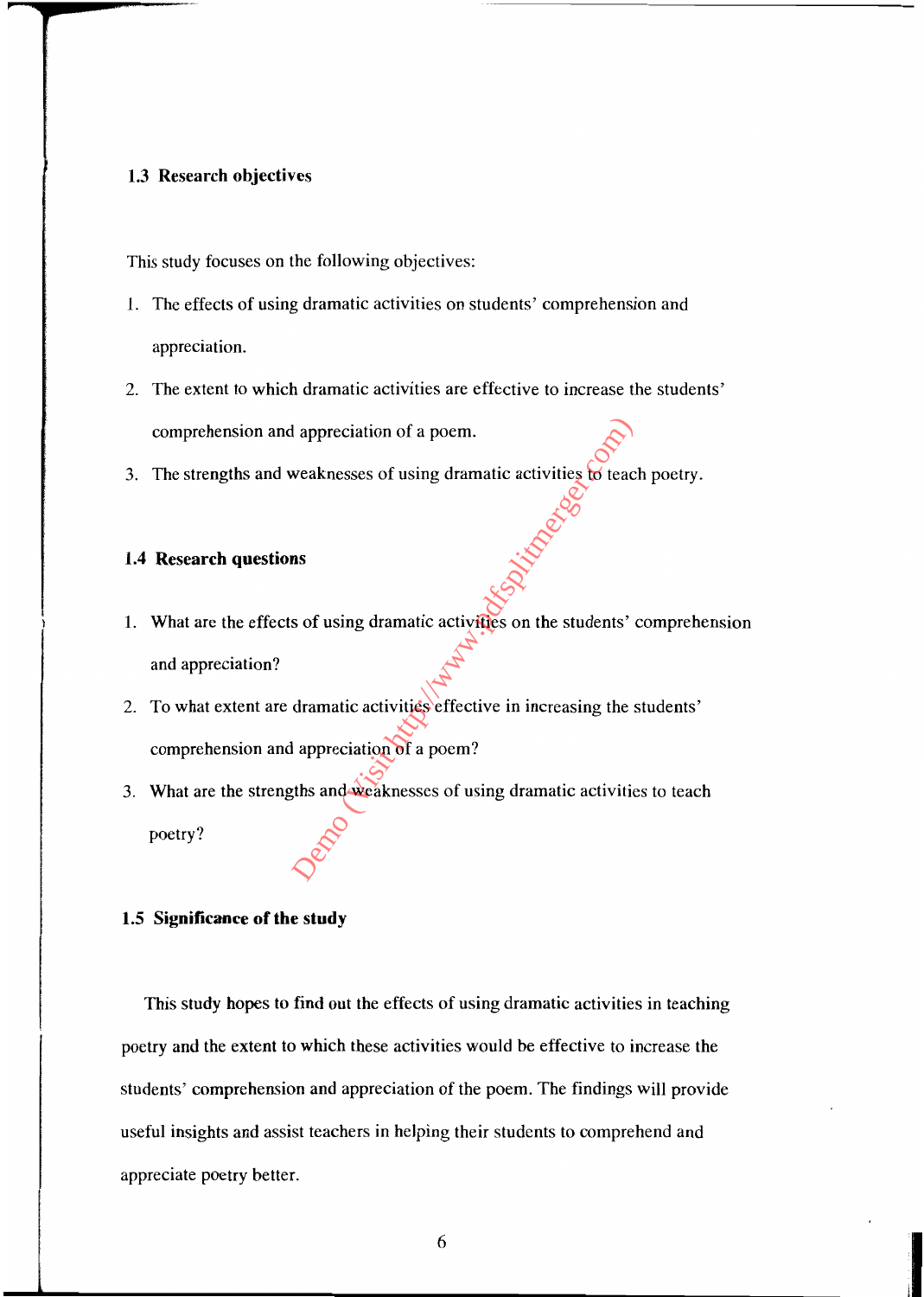It is also hoped that upon completing this study, the findings will support these teachers in their effort to improve their students' comprehension skills and appreciation of the poems. The findings will be beneficial to the teachers as they reveal the important competencies for the students to achieve in order to continually improve their comprehension skills by exploring both the referential and representational function of the language. In addition, the findings will facilitate teachers who are practically new to the field to resolve their uncertainties in teaching poetry.

#### **1.6 Limitations**

The subjects for this study involve Form Four students from Kolej Datuk Patinggi Abang Haji Abdillah and Sekolah Menengah Kebangsaan Tun Abang Haji Openg with four classes from each school. These four classes are then divided into two groups, with two classes serve as the treatment groups while the remaining two classes will serve as the controlled groups. The researcher will administer two different sets of modules, each of which consists of a 4-day lesson plan. The modules will be administered to the controlled and treatment groups within 280 minutes, which includes 40 minutes for **Day** 1, 80 minutes for **Day 2 to Day 4** for each of the groups. Overall, the researcher has to conduct a total of 32 lessons, which is equivalent with 2,240 minutes. Besteht the field to resolve their uncertainty new to the field to resolve their uncertainty of the comparation of the students from Kole and Sekolah Menempath Kebangsaan Tun Abar each school. These four classes are then d

However, the 4-day lesson will not be sufficient to determine the effect of teaching poetry through dramatic activities on comprehension and appreciation in the long run.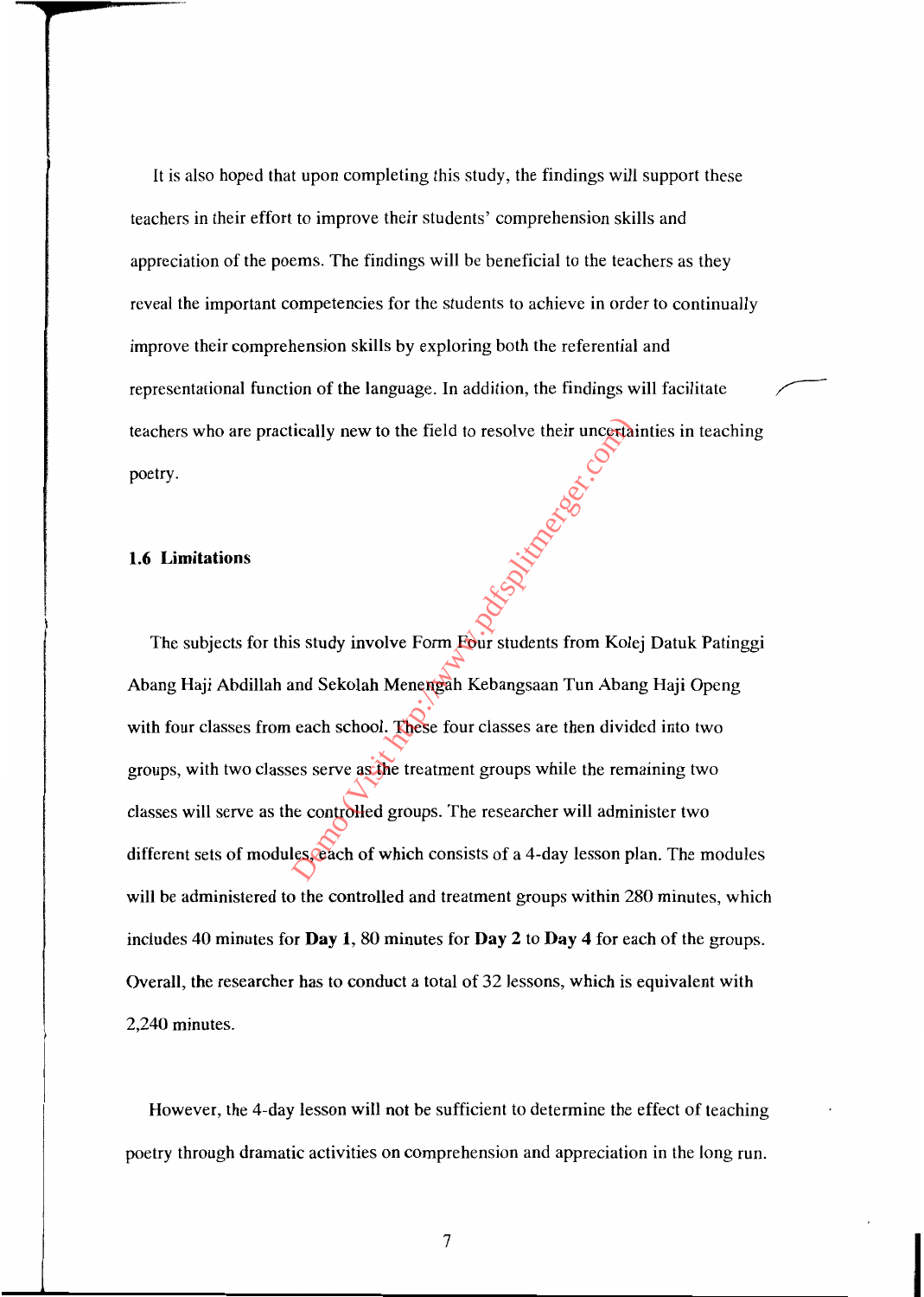Moreover, other factors such as the researcher's presentation skills and the students' behaviour will also affect the teaching and learning process. Also, the findings from this study will not be representative of the whole population of students in Kuching.

#### 1.7 Definition of key terms

Throughout this study, the researcher will employ the following terms;

- 1.7.1 Comprehension is the process by which a person understands a meaning of written or spoken language. The measurement of listening and reading comprehension abilities is an important part of an assessment of a person proficiency in second or foreign language learning. on is the process by which a person understand<br>en language. The measurement of listenfing an<br>abilities is an important part of an assessment<br>second or foreign language learning.<br>**nprehension** – reading in order to understa
	- a) Literal comprehension  $-$  reading in order to understand, remember or recall the information explicitly contained in the passage; literal (reading and understanding exactly what is written down);
	- b) Inferential comprehension reading in order to find information which is not explicitly stated in a passage, using the reader's experience and intuition, and by inferring (inferencing).

inferential (reading between the lines);

- c) Critical or evaluative comprehension  $-$  reading in order to gain an emotional or other kind of valued response from a passage. critical or appreciative (appreciating and understanding an author's use of parody, irony, humour and satire, metaphor, allusion and imagery);
- 1.7.2 **Deviant** is used to describe any pronunciation, word, or sentence structure which does not conform to a norm.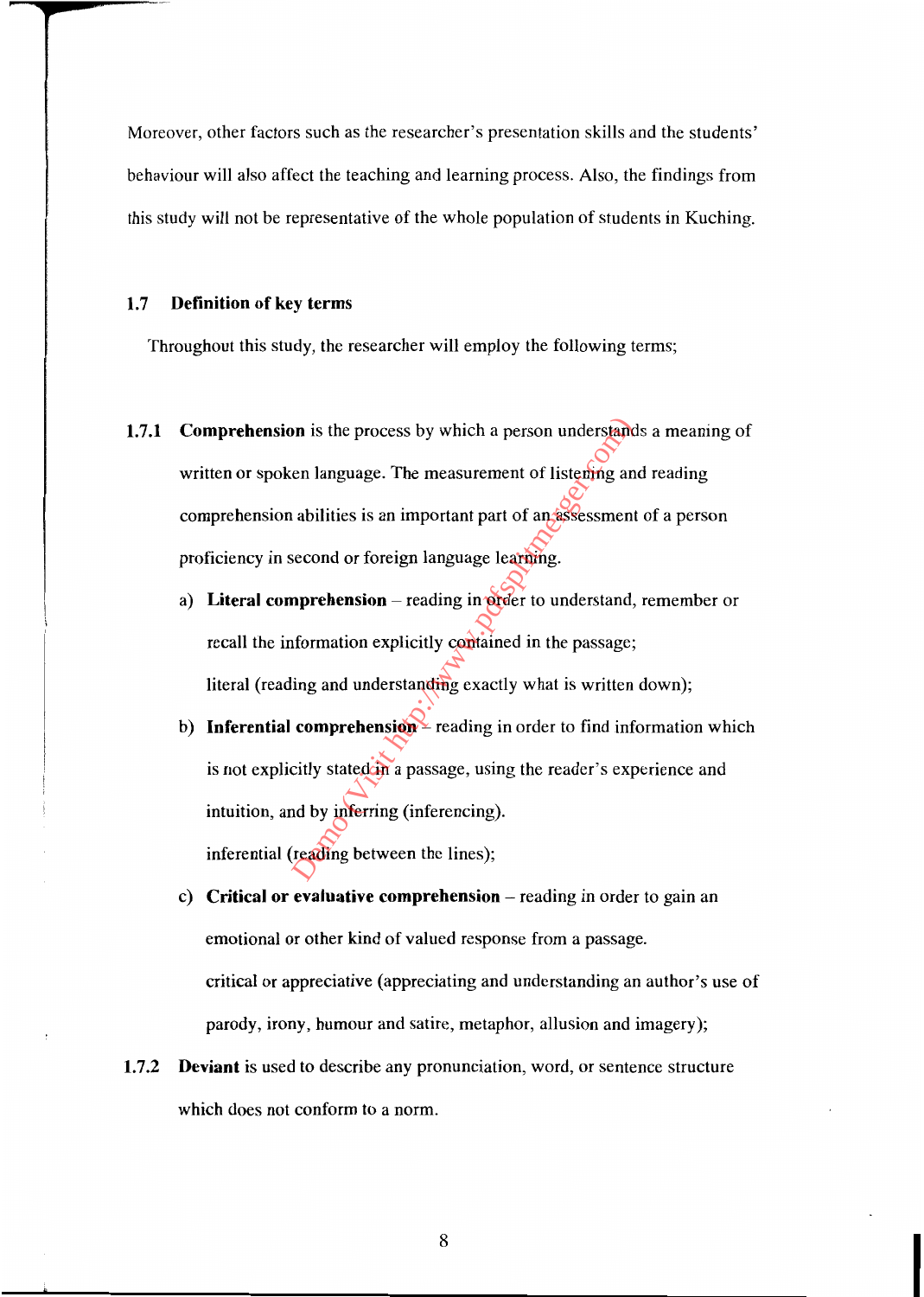- 1.7.3 **Referential language** communicates on only one level, usually in terms of information sought or given, or of a social situation being handled.
- 1.7.4 Representational language opens up, calls upon, stimulates and uses areas of the mind, from imagination to emotion.
- 1.7.5 Schemata is often used in its singular form schema that refers to an organized chunk of knowledge or experience, often accompanied by feelings or emotions associated with experience at the time the information was stored. When students have little or no schema (background knowledge or prior experience) for a subject, comprehension is greatly impaired.

Demonstration in the Marian Science of the Marian Science of the Marian Science of the Marian Science of the Marian Science of the Marian Science of the Marian Science of the Marian Science of the Marian Science of the Mar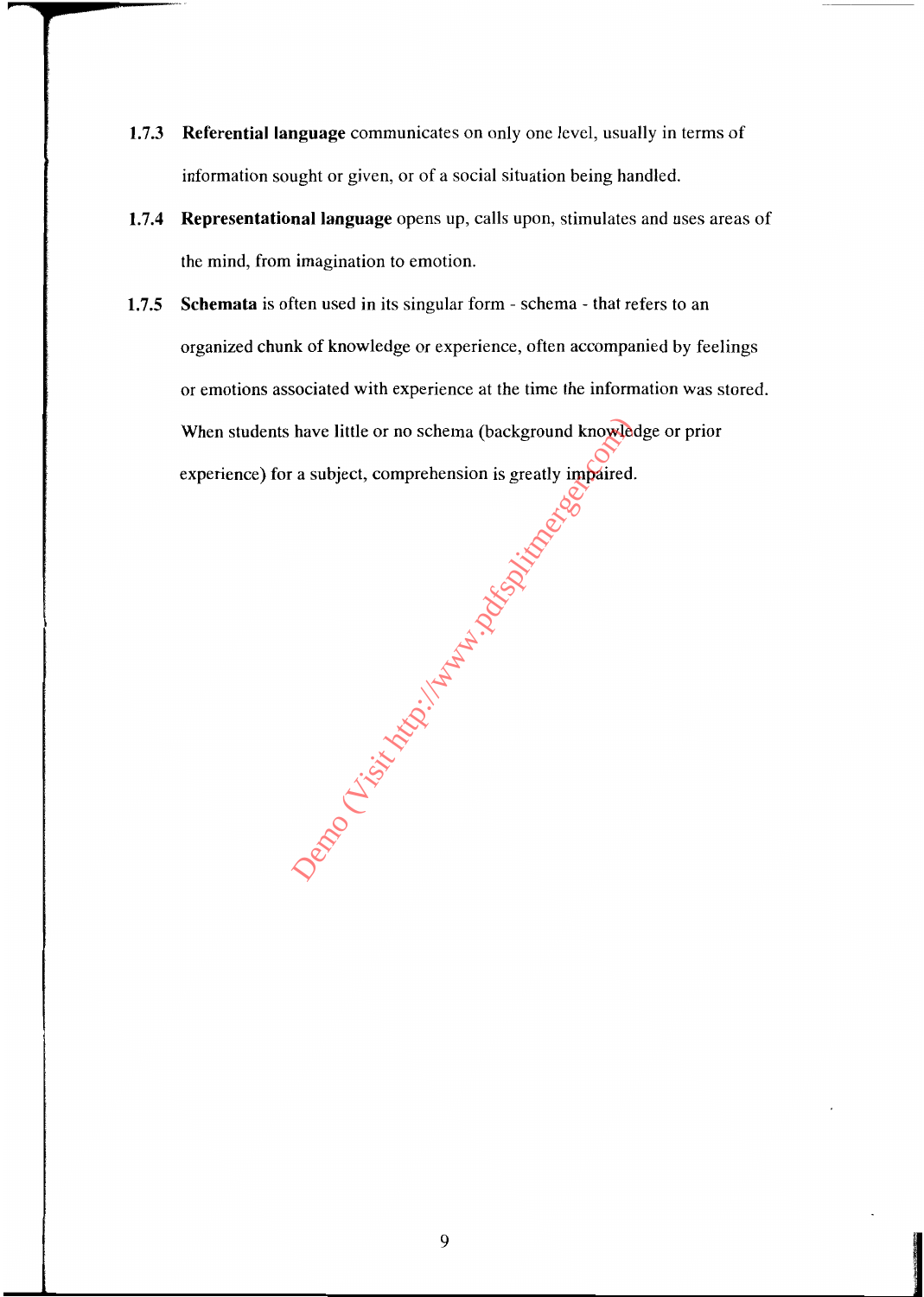#### CHAPTER TWO

#### LITERATURE REVIEW

#### 2.0 Introduction

This literature review will discuss the theoretical aspects of teaching poetry through dramatic activities in relation with comprehension and appreciation. It encompasses four topics and is organized in a comprehensive manner to give a clear picture of what this study is all about and how it benefits learners of English as a second language. We will discuss the theoretical aspects of teachities<br>in relation with comprehension and appreciations and is organized in a comprehensive manner<br>dy is all about and how it benefits learners of H<br>aspects of teaching poetr

## 2.1 The theoretical aspects of teaching poetry

Poetry is a unique, distinct, imaginative and creative form of art. In other words, it is a manifestation of a particular experience or even an imagination. The language, particularly the choice of words, and the use of imagery, metaphor, simile and other literary conventions, conjure the effects that would invite the readers to respond to it.

However, Metin Timucin (2003) claims that "the deviant usage of language" has caused most teachers regard poetry as "the most dreadful genre to teach". That means, "poetry frequently breaks the rules", thus challenges the teachers' own confidence and linguistic competencies. Since English is a second language, these teachers may not have the nuances or approximate understanding when it comes to interpreting the underlying meaning of the poem. Also, these teachers may not have adequate training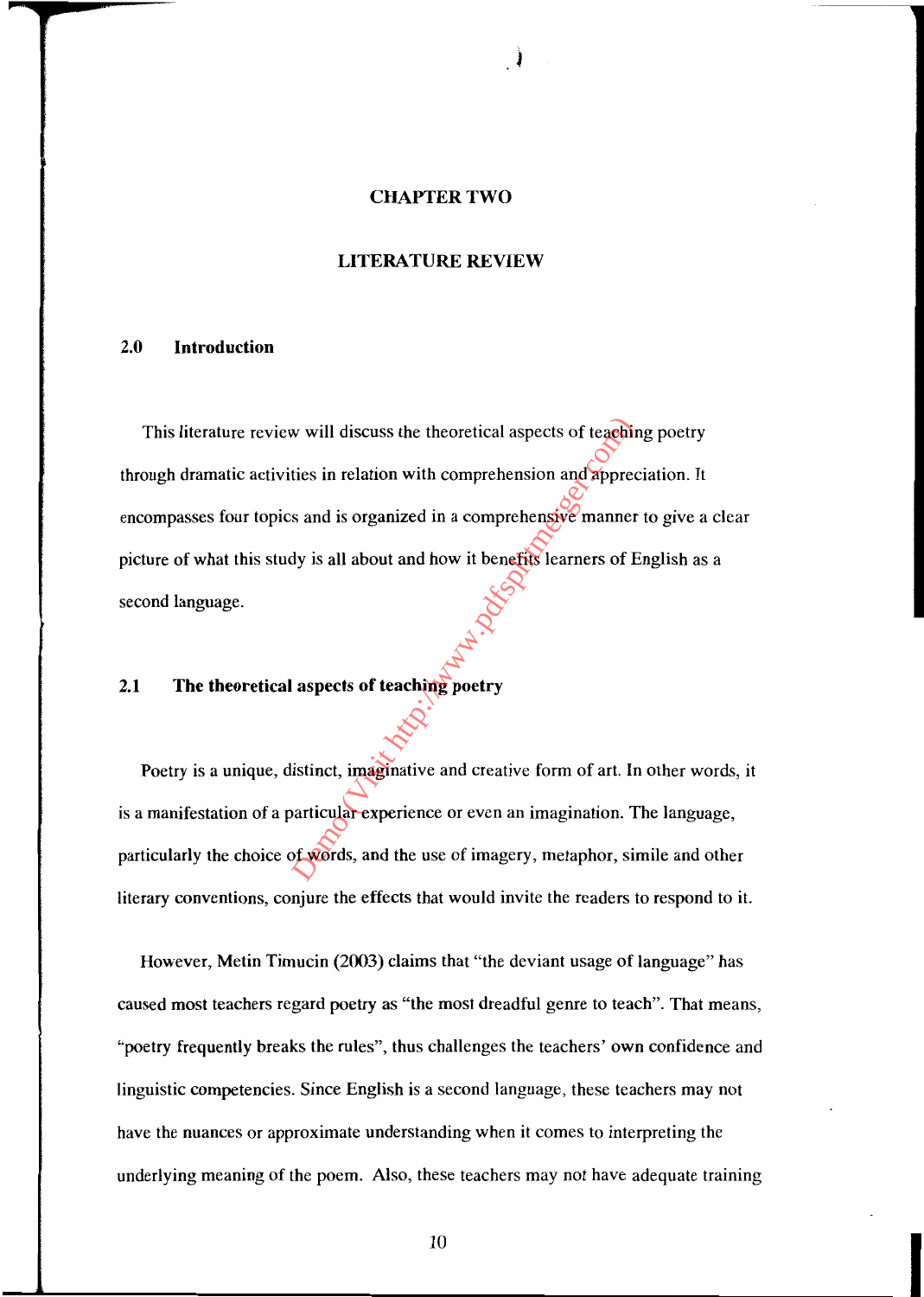in teaching poetry thus refrain themselves from exploring the language through poetry.

On the contrary, Lazar (1993) believes that poetry "communicates with us in a fresh, original way". She adds, when a teacher decides to teach poetry, it should not be seen as "an activity done for its own sake, but a way of improving the knowledge of the language". Meanwhile, Carter, R. and Long, M. N., (1991) believe that poems can function as " a special resource for personal development and growth" and "encourages greater sensitivity and self-awareness and greater understanding of the world around us". They see that poetry should be taught sin terms of pleasure and enjoyment rather than in terms of the accumulation of facts".

## 2.2 Poetry in Malaysian secondary schools

Students' are expected to understand and respond to literary text (Huraian Sukatan Pelajaran, KPM 2003). Understanding literary text means the ability to create personal meaning out of the text read. This includes comprehending the text both at the referential and representational level of the text. According to Chan, K. W. (2003) "referential language communicates on only one level, usually in terms of information sought or given, or of a social situation being handled" while representational level of the text "opens up, calls upon, stimulates and uses areas of the mind, from imagination to emotion". examples and self-awareness and greater-understanding<br>the eyese that poetry should be taught surfrems of<br>in terms of the accumulation of facts".<br>alwaysian secondary schools<br>daysian secondary schools<br>compared to understandi

Shahizah Ismail Hamdan and Nakeeran Sivapuniam (2003) elaborate this by stating that in responding to the literary text, the students' response would be "based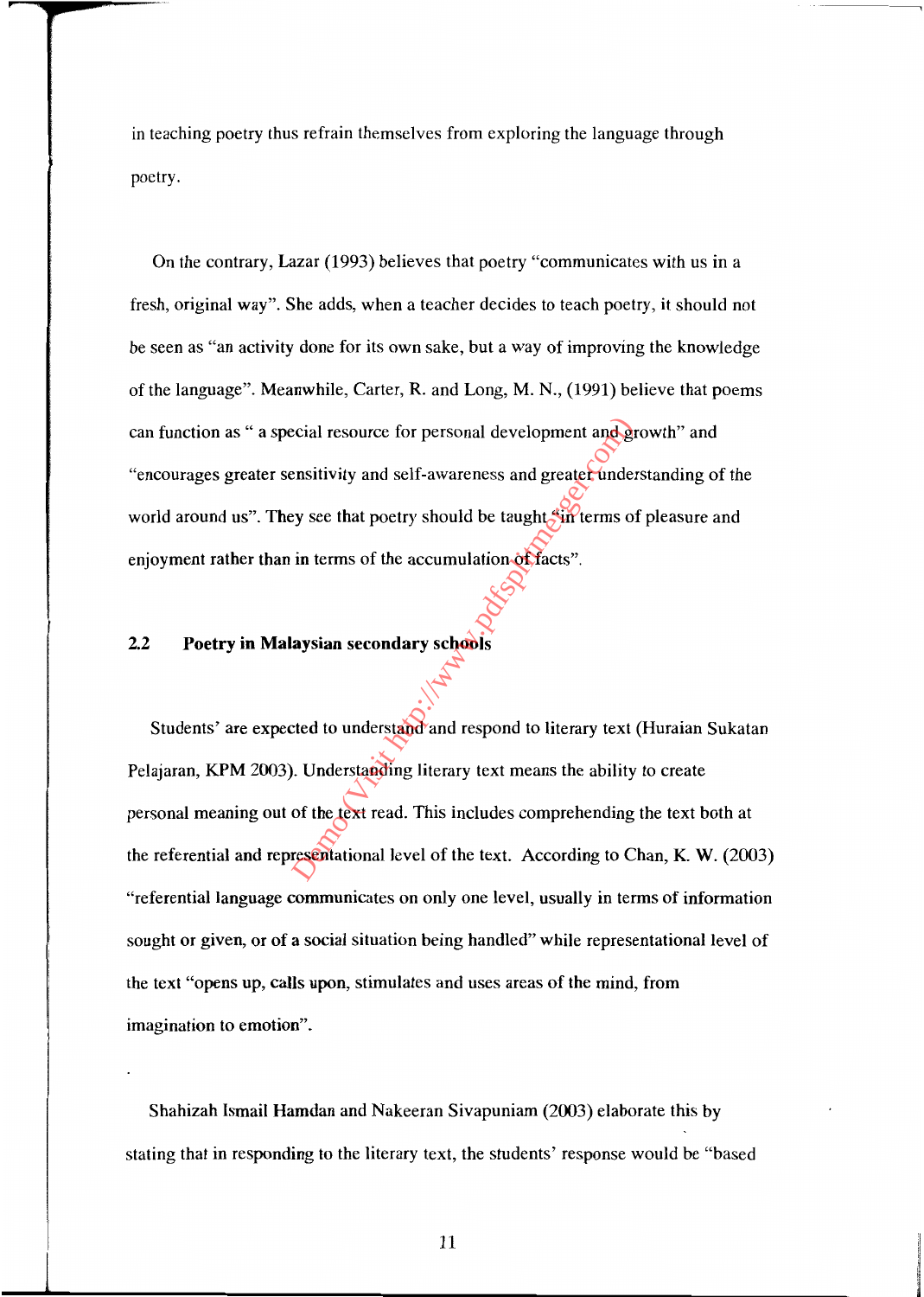on sensitivity to text" and the extent to which they connect it to their "own experience and value system" would facilitate deeper understanding. Moreover, the students need to discover the significance of the text to their life experience and assign appropriate meaning to it based on their "assumptions and expectations" (Shahizah Ismail Hamdan and Nakeeran Sivapuniam, 2003). In other words, the students are unconsciously turning the text into an experience rather than just a printed matter by connecting it to their experience.

However, experiencing poetry requires the readers to appreciate poetry to an extent that they would strategically utilize their background knowledge as their foundation to formulate assumptions and expectations in order to arrive at the meaning of the text. Learners at this stage are actively involved in the process of meaning making by drawing from their "experience, knowledge and cultural origin" (Shahizah Ismail Hamdan and Nakeeran Sivapuniam (2003). cing poetry requires the readers to appreciate p<br>sically utilize their background knowledge as t<br>and expectations in order to argive at the mea<br>are actively involved in the process of meaning<br>operience, knowledge and cultu

Carrel, P. L. & Eisterhold, J. C. (1987) quote schema theory, which emphasizes the role of pre-existing knowledge. They acknowledge this by pointing out what Anderson et. a1. (1997) posits, "every act of comprehension involves one's knowledge of the world". That means, when the students interact with the text they would "naturally seek the values that are apparent in the poem" (Saratha Sithamparam, 2002). Distinctively, these values would be different to different readers. The fact that "the readers take with them their own worldview would bring a varied interpretation even with the same poem" (Saratha Sithamparam, 2002).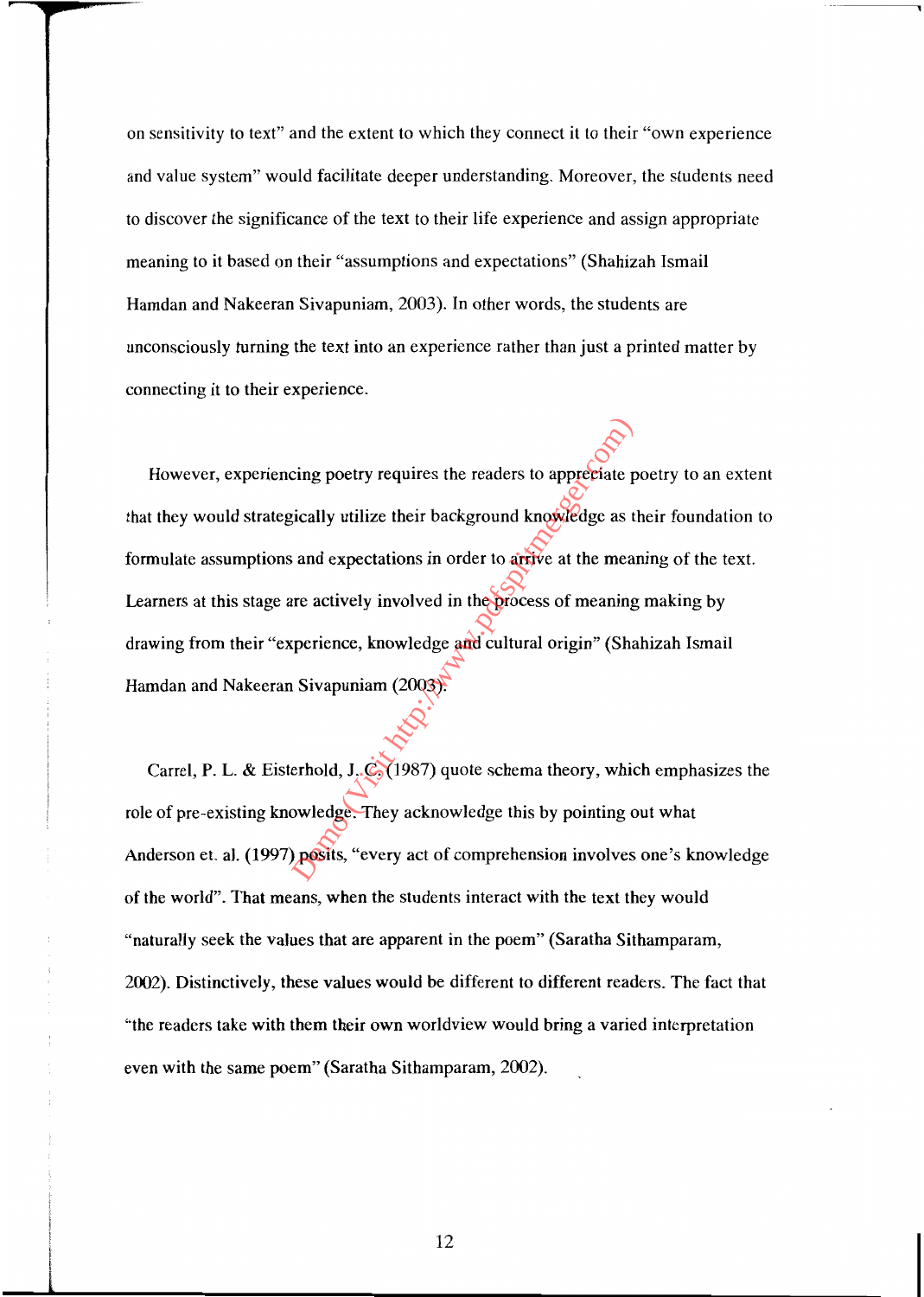In the context of Malaysian secondary school students, they are expected to see "the relevance and universality of values projected in literary text" (Shahizah Ismail Hamdan and Nakeeran Sivapuniam, 2003). In addition, the revised syllabus expects the students to understand the poem and tell it in their own word and give opinion of the text. (Huraian Sukatan Pelajaran Tingkatan 4, 2003). In relation with this issue, Lazar, G. (1993) states that this move is "a way of improving language knowledge". Thus, the inclusion of poetry in the syllabus "is a helpful step towards enabling students to make confident interpretations of a poem".

Lazar, G. (1993) has also suggested that through poetry, a teacher can exploit the "unusual language features" and at the same time "exposing students to more creative uses of language". She also claims that poetry could be exploited "to develop oral skills" through choral reading. However, in this study, the researcher is motivated to experiment on whether the use of dramatic activities such as role-play, simulation and improvisation would have any effects on the students' comprehension and appreciation of a poem. In doing so, the researcher has decided to conduct the study on form four classes from Kolej Datuk Patinggi Abang Haji Abdillah and Sekolah Menengah Kebangsaan Tun Abang Haji Openg that are now taught under the revised syllabus. Fident interpretations of a poem".<br>
as also suggested that through poetty?<br>
a teacher atures" and at the same time "exposing studen<br>
e also claims that poetry could be exploited "t<br>
reading. However, in this study, the res

According to Hayes, S. K. (1984), drama means "using mime and movement, games, role-play and improvisation to develop language and social skills". She cited Way, B. by substantiating that "drama is concerned with the individuality of individuals, with the uniqueness of each human essence". According to Chan, K. W. (2003), "drama is written to be read and performed". He substantiates that "it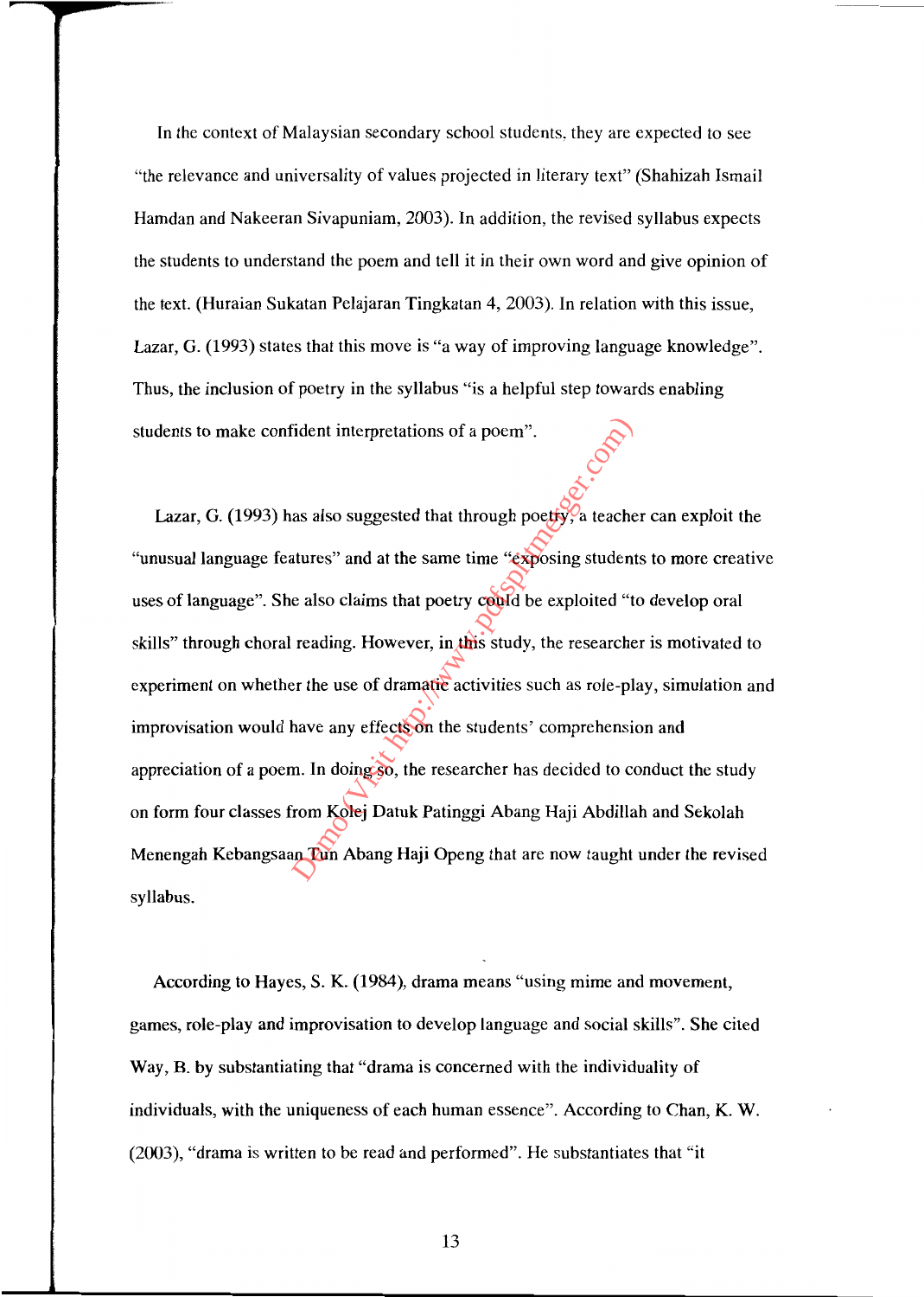exemplifies how language is enacted to formulate experiences and evoke imagination". However, different people in different context may interpret drama in different ways. For the purpose of this study, specific reference will be made to drama as in the context of education. Smith, S. (2000) cites Holden, S. (1981) in explaining drama in the context of education;

"Drama is applied to classroom activities where the focus is on the doing rather than on the presentation. In other words, the students work on dramatic themes, and it is this exploration of the ideas and characters of their target language which is important, for it entails interacting in English and making full use of the various features of oral communication. The students have the opportunity to experiment with the language they have learnt" The most set of the ideas and it is this exploration of the ideas and<br>
r target language which is important, for dentified<br>
glish and making full use of the various feature<br>
in The students have the opportunity to expert<br>

Therefore, the research shall explore drama with a specific reference to English as a Second Language teaching.

## 2.3 **Teaching poetry through dramatic activities**

Poetry can be approached by getting the students to read it closely. That means poetry can be analysed by looking at the language and the literary devices that are used in order to arrive at the meaning. This is because poems are a representation of abstract ideas, which are derived from experiences and imagination and being projected by the use of extremely condensed words. In other words, each poem records different experiences or imagination and is written with a very economical use of language. Nonetheless, the context depends on the students' worldview and what knowledge of the world they bring to the text in order to interpret such experiences and imagination. By analysing the language and the context that the text creates, the learners will understand the poem better.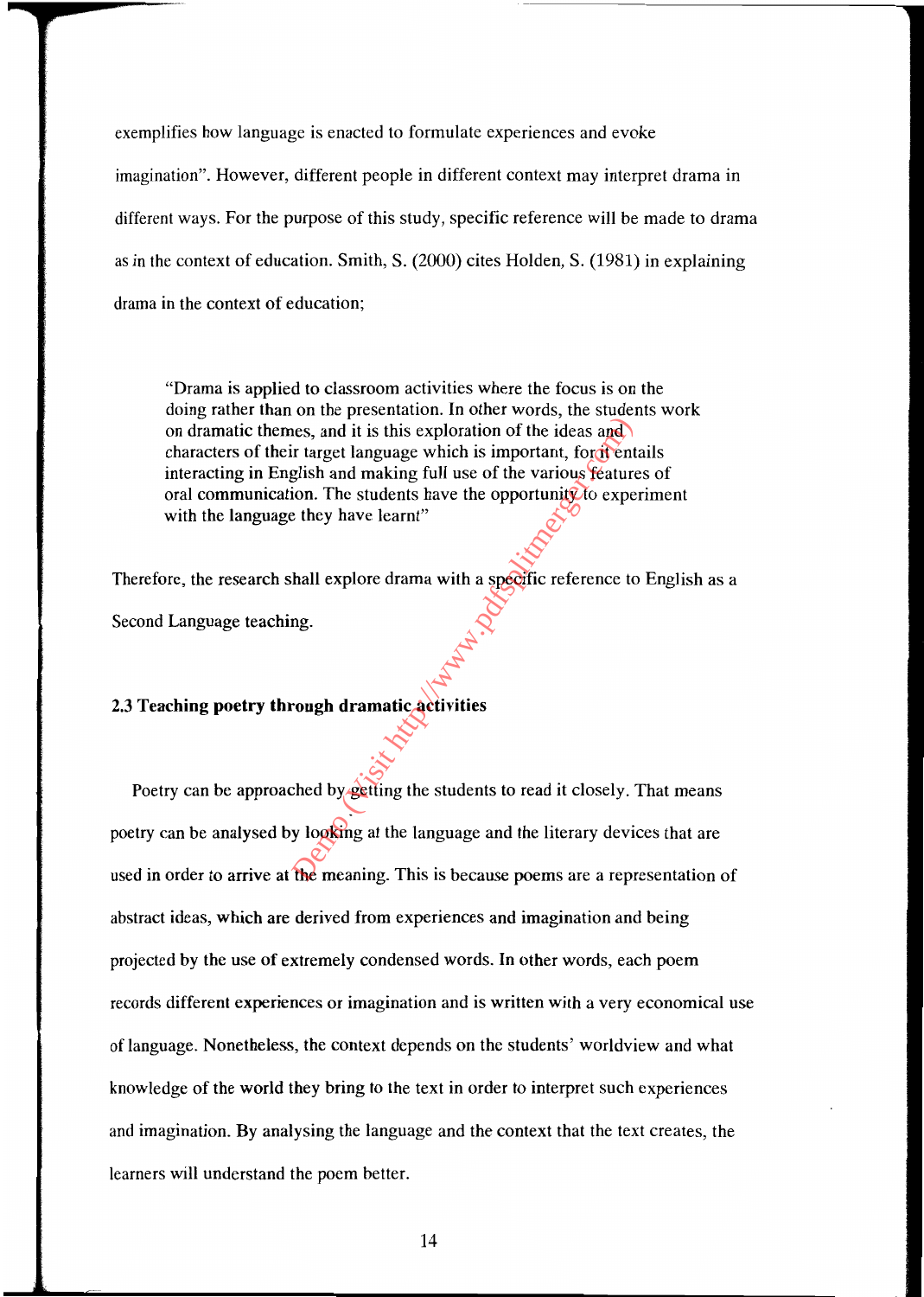An alternative way to approach a poem is to provide explicit context through dramatic activities. Dramatic activities such as improvisation, simulation and roleplay offer a new dimension to the teaching of poetry. Through these activities, the students are given the opportunity to experience the poem and they are free to discuss, negotiate the meaning and would exercise real communication. This will become a platform for increasing comprehension and appreciation of a poem. In short, the main issue here is to learn through poetry and not to learn about it.

### **2.4 Dramatic activities**

In terms of differences, Hyacinth Gaudart (2003) admits that "a clear line cannot be drawn between role-play and simulation". In fact "these two dramatic activities overlap" and have significant effects to the learners. However, she points out what Livingstone (1983:1) response with regards to this issue, "the main concern for the ..... teacher is the opportunities role-play and simulations provide". through poetry and not to learn about it.<br>
tivities<br>
tivities<br>
ifferences, Hyacinth Gaudari (2003) admits the<br>
ween role-play and simulation". In fact "these<br>
and have significant effects to the learners. How<br>
e (1983:1)

## **2.4.1 Role-play**

Sang, M. S. (2003) looks at role-play as "a teaching technique that sometimes used for classroom activities". He adds that role-play "is a spontaneous act which involves a group of pupils without the use of any script". Both Hyacinth Gaudart (2003) and Sang, M. S. (2003) agree that role-play opens up an opportunity to "strengthen their skill of conversation". Simultaneously, the learners would be able to "train themselves to think spontaneously so as to solve a problem as soon as possible under a controlled